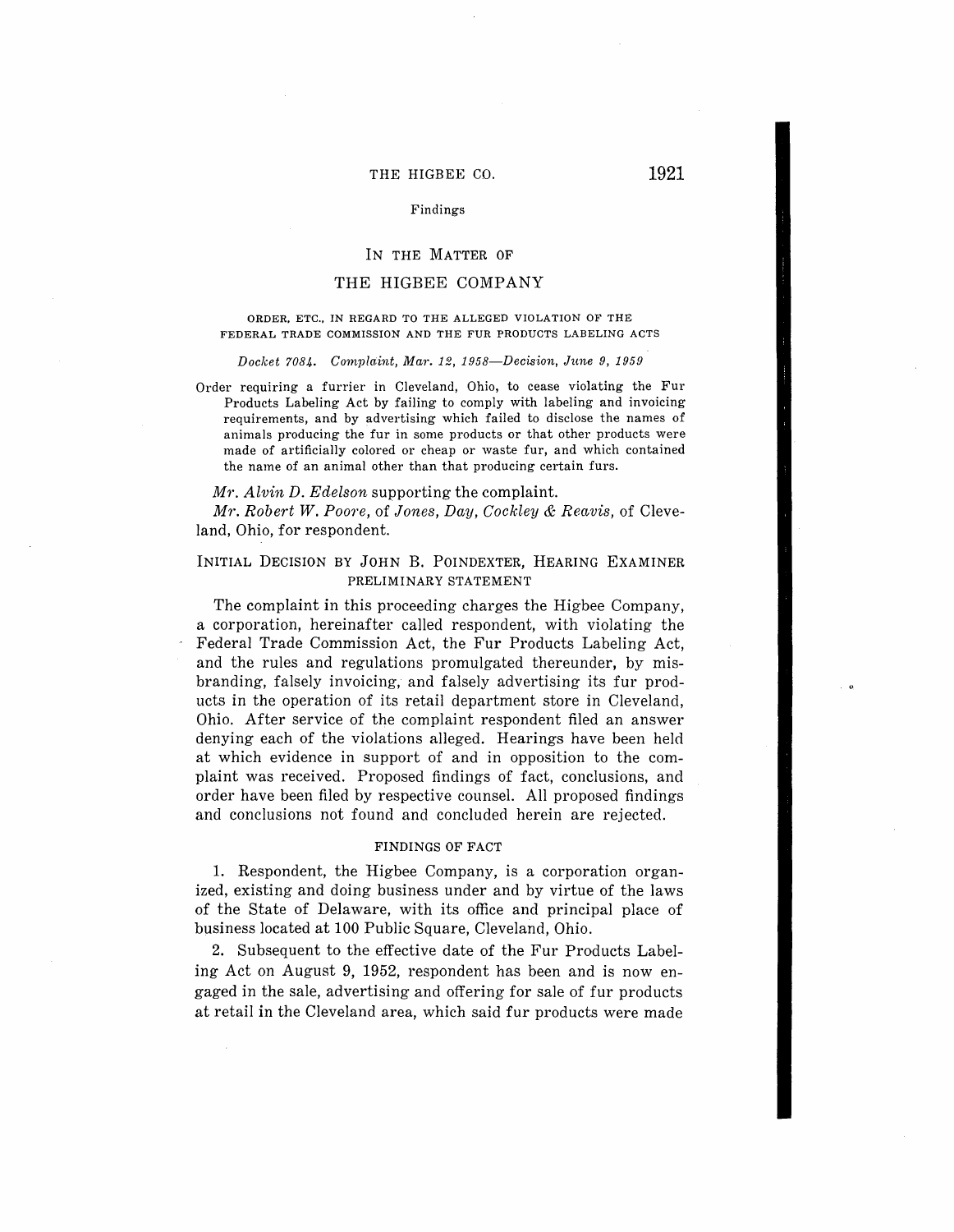# Findings 55 F.T.C.

in whole or in part of fur which had been shipped and received in commerce, as the terms "commerce," "fur" and "fur product" are defined in the Fur Products Labeling Act.

3. The evidence shows and the examiner finds that respondent misbranded certain of its fur products as alleged in paragraph 3 of the complaint in that they were not labeled as required under the provisions of Section 4 (2) of the Fur Products Labeling Act and in the manner and form prescribed in the Rules and Regulations promulgated thereunder. As examples, certain of the labels on fur products did not list the correct animal name as set forth in the Fur Products Name Guide. On one label, the name "Tropical Seal" was listed as the animal producing the fur, whereas it should have been described as "Fur," "Hair," or "Rock Seal" as required by the Name Guide. On another label, the animal producing the fur was listed as "Black Dyed French Lapan," which refers to rabbit and should have been so listed as required in the Name Guide. Another label listed the name "Fur-Dyed Mouton." This is not an: animal name but is a process used on lamb. Therefore, the correct animal name was not listed. Still another label listed the animal as "Norwegian Fox." The Name Guide does not contain a designation of fox as "Norwegian Fox." Types of foxes are designated by color in the Name Guide. Other labels listed the animals as "Natural Fox," "Dyed Fox," and "Alaskan Fox." As stated above, types of foxes should be designated by color. Also, some of the labels on fur trimmed garments did not correctly list the name or identification number of the manufacturer of said fur products as required by Section  $4(2)$  (E) of the Act.

4. It is further found that certain of the fur products offered for sale by respondent in its store at Cleveland, Ohio, on January 2 and 3, 1957, and on November 22 and 25, 1957 were misbranded in violation of the Fur Products Labeling Act in that they were not labeled in accordance with the rules and regulations promulgated thereunder in the following respects:

(a) Information required under Section 4 (2) of the Fur Products Labeling Act and the Rules and Regulations promulgated thereunder was abbreviated on labels, in violation of Rule 4 of said Rules and Regulations.

(b) Information required under Section 4 (2) of the Fur Products Labeling Act and the Rules and Regulations promulgated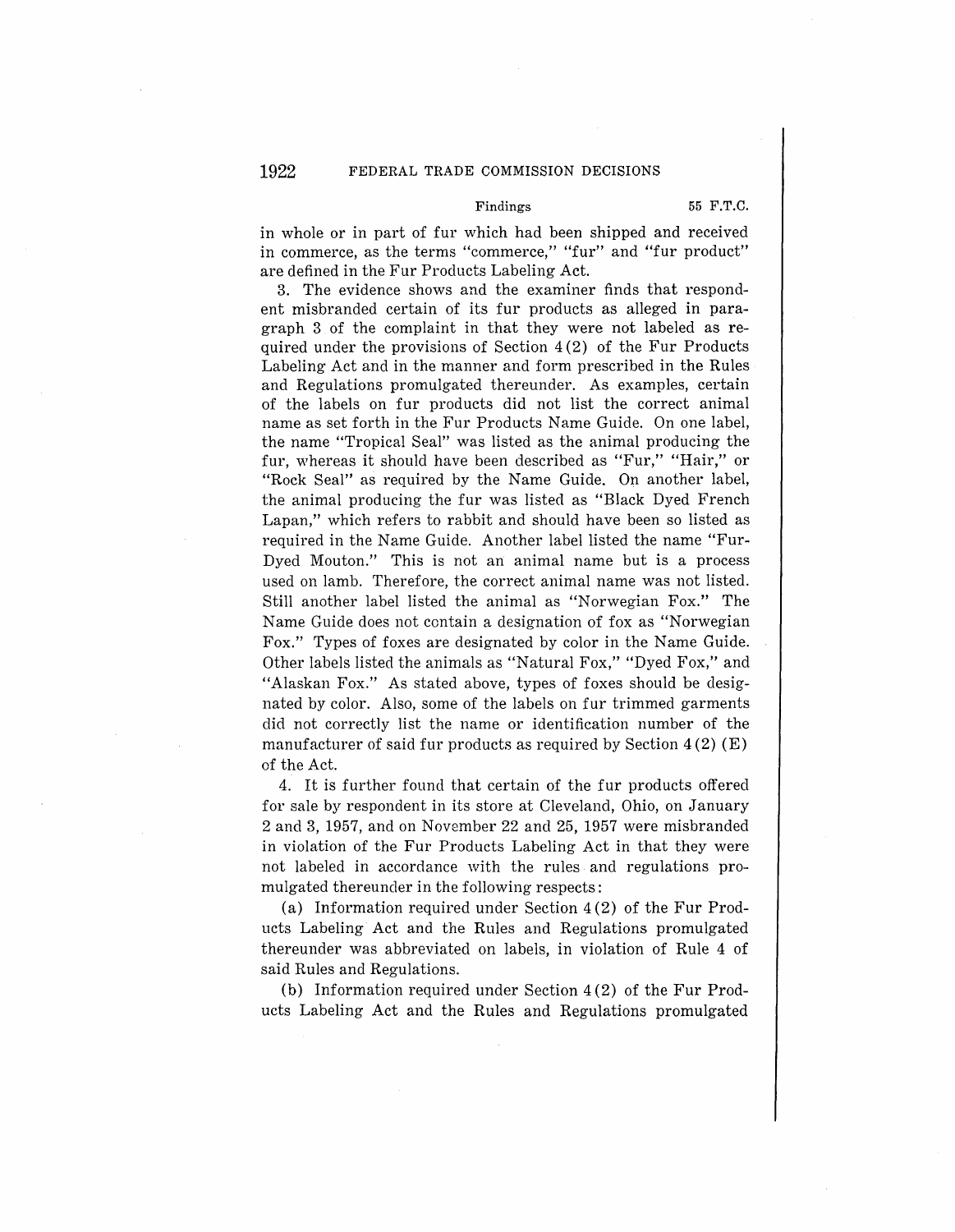## 1921 Findings

thereunder was mingled with nonrequired information on labels, in violation of Rule 29 (a) of said Rules and Regulations.

(c) Information required under Section 4 (2) of the Fur Products Labeling Act and the Rules and Regulations promulgated thereunder was not completely set out on one side of labels, in violation of Rule 29 (a) of said Rules and Regulations.

(d) Information required under Section 4(2) of the Fur Products Labeling Act and the Rules and Regulations promulgated thereunder was set forth in handwriting on labels, in violation of Rule 29 (b) of said Rules and Regulations.

However, with respect to the allegations contained in subsection (e) of paragraph 4 of the complaint to the effect that respondent violated Rule 36 of the Rules and Regulations promulgated under the Act, it is found that these allegations have not been established by a preponderance of the evidence. The evidence shows that Commission Exhibit No. 1 purports to be a copy of a label which was on a garment at the time of the investigation of respondent's fur products on November 22 and 25, 1957 by Messrs. Brock and Waller. This label was the manufacturer's label and was received in evidence as respondent's Exhibit No. 10. Mr. McManus, respondent's fur buyer testified that, at the time of the investigation of respondent's fur products on November 22 and 25, 1957, the manufacturer's labels which were then attached to the fur products in respondent's fur department were being replaced with respondent's own labels which, in all respects, complied with the provisions of the Act. At one of the hearings Mr. McManus produced the respondent's own label (respondent's Ex. No. 11) which, he testified, he placed on the garment on November 22, 1957, as a replacement for the manufacturer's label (respondent's Ex. No. 10). He placed respondent's label on the garment after Brock and Waller had inspected the garment. Mr. McManus further testified that the fur product from which he had removed this label (respondent's Ex. No. 11) was still in stock in respondent's fur department on the date of the hearing.

5. In this connection, it will be noted that the violations of Section 4(2) and the Rules and Regulations promulgated thereunder and discussed in paragraphs 3 and 4 hereof, are substantiated by Commission Exhibit Nos. 2, 3, 4, 5, 6, 7, 8, 9, 10, 11, 12, 13, 15, 17-A, 17-B, 18, 19, 20, 21, 22, 23, 26, 33, 34, 36, and 38, and the testimony of Mr. Brock, Commission attorney-investigator. Counsel for respondent objected to most of these exhibits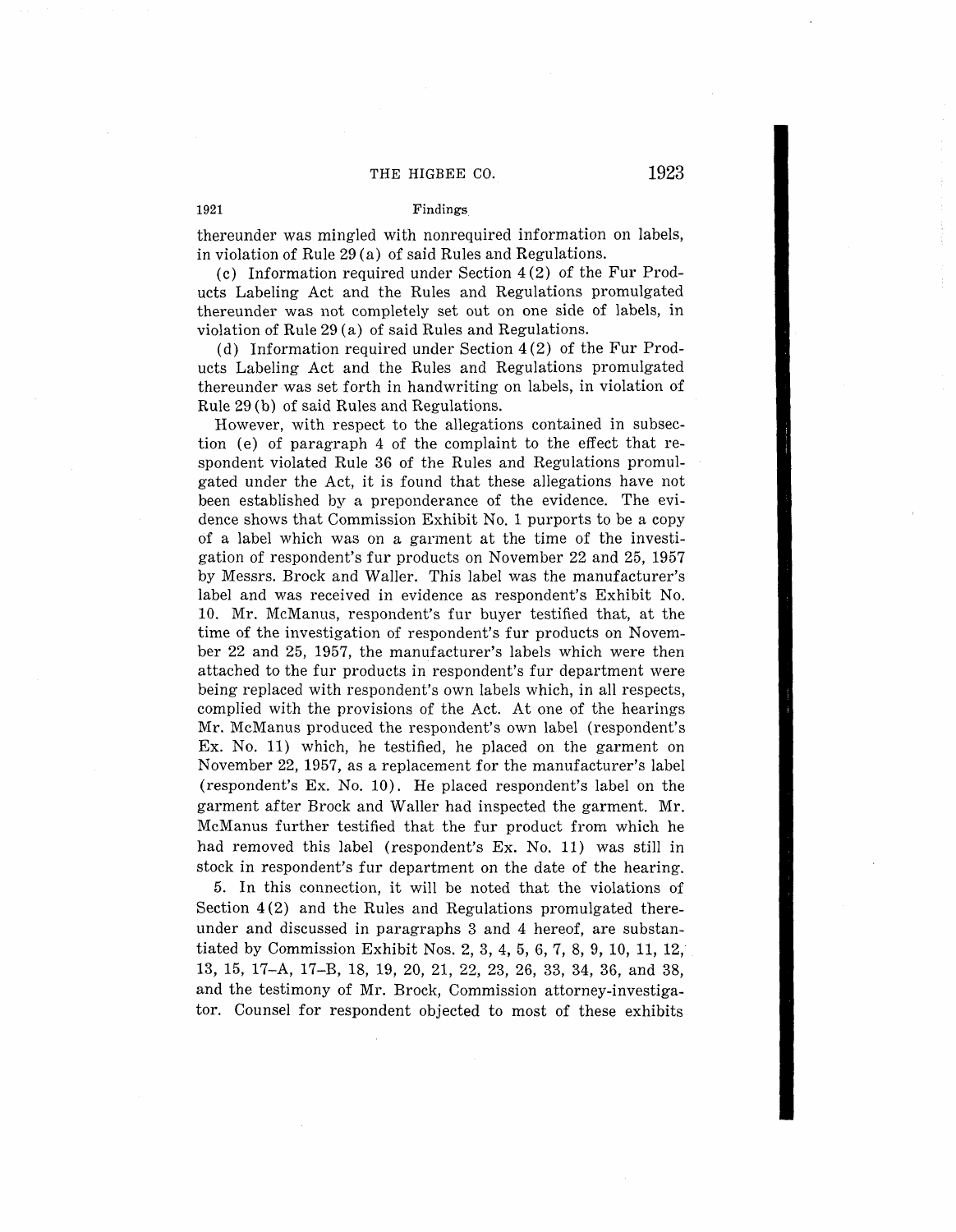## 1924 FEDERAL TRADE COMMISSION DECISIONS

# Findings 55 F.T.C.

on the ground that they are not "primary evidence."<sup>1</sup> Since the investigator's notes were not available, the hearing examiner overruled the objection and received the exhibits in evidence.

6. Paragraph 5 of the complaint alleges that respondent did not invoice certain of its fur products as required by Section  $5(b)$  (1) of the Act and in the manner and form prescribed by the Rules and Regulations promulgated thereunder. Mr. Brock, Commission investigator, testified that he examined respondent's copies of sale slips which respondent had previously issued to retail purchasers of its fur products and noted improper description of the animal name in two sale slips which respondent had issued. One of the sale slips, dated September 14, 1957, issued to Mrs. Adrian Parks, listed "Ember Autumn Haze" as the animal description of the fur product. The Fur Products Name Guide contains no such animal description. The other sale slip was issued to Mrs. Monica Histek, dated July 31, 1957, and described the fur product as "Logwood Processed Dyed Mouton Lamb." The Name Guide does not list such an animal description. The term "Mouton" is a process and not an animal description.

7. Counsel for respondent contends that respondent's retail sales of fur products are not subject to the requirements of the Act with respect to invoicing and are not a sufficient basis upon which to issue a cease and desist order, citing *Mandel Bros., Inc.*  v. F.T.C., 254 F. 2d 18, 22-23 (1958). In *Federated Department Stores, Inc.,* Docket No. 6836, this examiner followed the decision of the Court of Appeals for the Seventh Circuit in the *Mandel*  case and held that the invoicing requirements of the Act are not applicable to the sale of fur products at retail and, therefore, failure of that respondent to issue sale slips in the manner prescribed by the Act to retail purchasers of its fur products was not a violation of the Act. On appeal to the Commission, the Commission reversed the initial decision of the examiner and stated that, since the issues involved in the *Mandel* case are before the Supreme Court for determination by that Court, the Commission felt compelled not to adopt a position inconsistent with that which it had taken on appeal by *certiorari* before the Supreme Court and, therefore, modified the initial decision of the examiner in

<sup>1</sup> Mr. Brock testified that he made copies on his notes of certain labels in respondent's store which he considered to be defective. After completing his investigation at respondent's store on the afternoon of November 25, 1957, he returned to the Federal Trade Commission office in Cleveland and prepared the exhibits *(*facsimiles of the labels) from his notes. He then destroyed his notes. There is no contention they were wrongfully destroyed.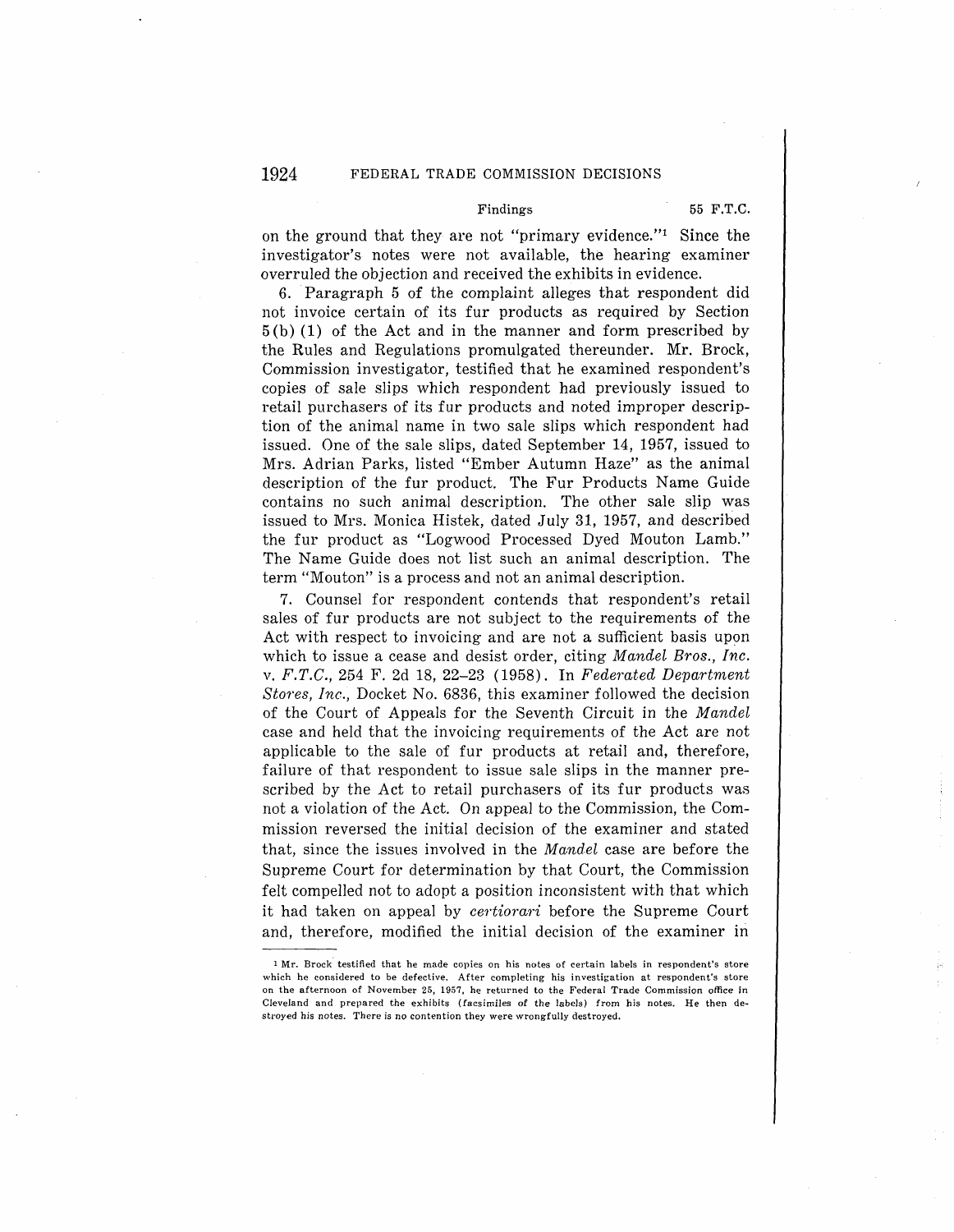#### **1921 Findings**

this respect. In view of the Commission's announced position, this examiner feels compelled to follow the decision of the Commission in the *Federated Department Stores* case. Accordingly, the examiner finds that the allegations in paragraph 5 of the complaint have been established.

8. Paragraph 6 of the complaint alleges that respondent violated Rule 4 of the Rules and Regulations under the Act by setting forth required information under Section  $5(b)$  (1) of the Act in abbreviated form. The evidence substantiating this allegation consists of the testimony of Mr. William P. Bardwell, Commission Investigator and Commission Exhibit No. 41 which purports to be a facsimile of an invoice or retail sale slip issued by respondent in connection with the sale of a muskrat stole. On respondent's retained copy of the sale slip, the muskrat stole was described as "M Rat Stole." Such an abbreviation is a violation of the Act and it is so found.

9. Paragraphs 7 and 8 of the complaint complain of certain newspaper advertisements by respondent of fur products which appeared in the Cleveland Plain Dealer on October 20, 1957, .January 13, 1957, and March 3, 1957, and Cleveland Press of August 6, 1954, and December 11, 1956, and which are alleged to be false and deceptive and in violation of the Act. The first advertisement complained about is one which appeared in the Cleveland Plain Dealer of October 20, 1957, (Comm. Ex. No. 51), where respondent advertised wool coats with "fox" collars. The description "fox" collars is not a correct animal name as prescribed in the Fur Products Name Guide. So-called "fox" descriptions should include the color of the fox. There are two advertisements complained about in the Cleveland Plain Dealer of January 13, 1957. The first advertises misses winter coats as "dyedprocessed Mouton trimmed styles," (Comm. Ex. No. 52). As stated in paragraph 6 above, "Mouton" is not an animal name designated in the Fur Products Name Guide. Such a description is a violation of the Act. The second advertisement describes fur scarfs as "Martens." (Comm. Ex. No. 53). Such a designation is not listed in the Fur Products Name Guide. It is found, therefore, that respondent violated the provisions of Section  $5(a)(1)$ of the Act.

10. The complaint alleges that the advertisement in the Cleveland Plain Dealer of March 3, 1957, violates several provisions of the Act. The advertisement describes, (Comm. Ex. No. 54), among other articles, "Starlight and Crown Royal Northern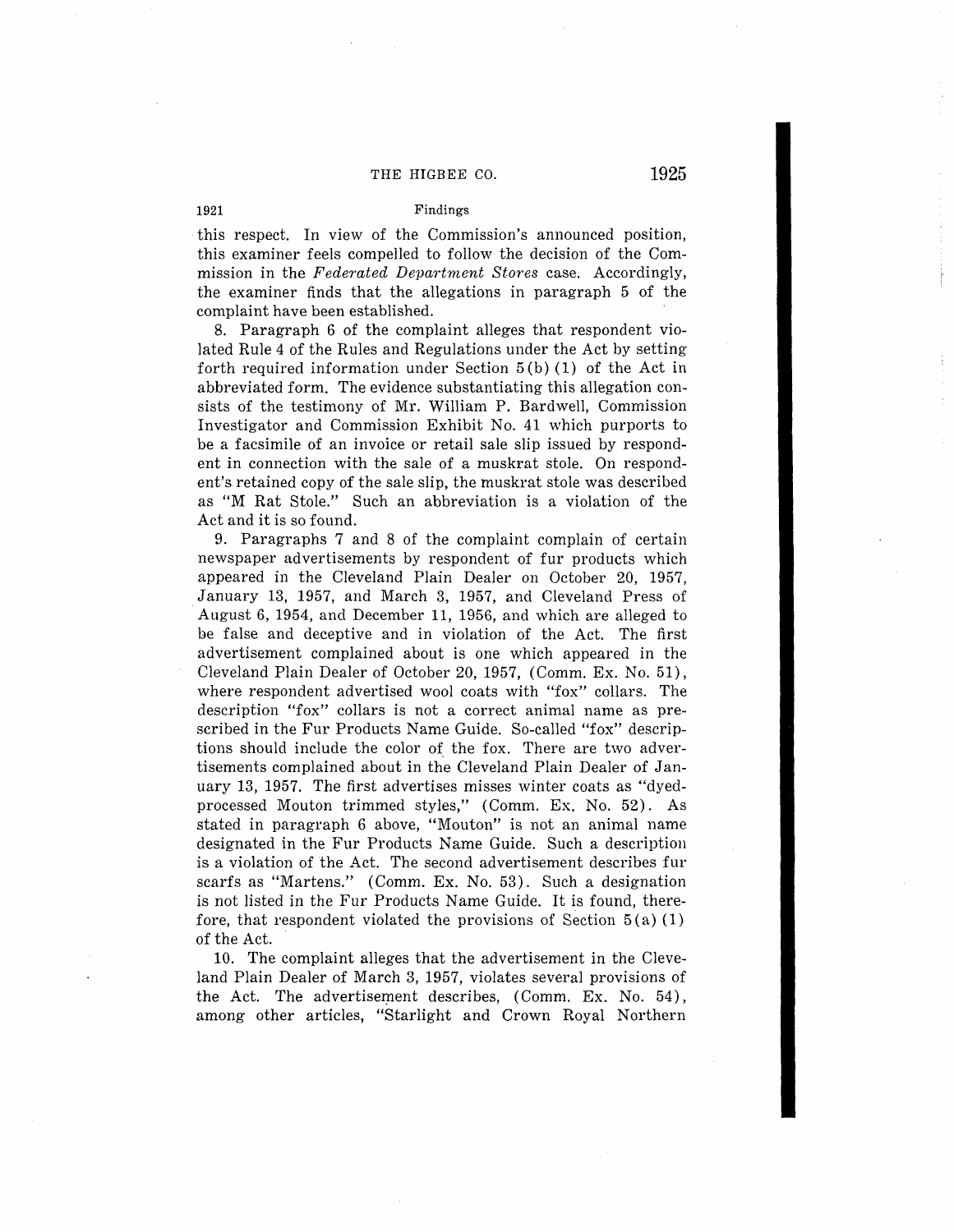#### Findings 55 F.T.C.

back muskrat Stole,<sup>2</sup> \$115." Obviously, this advertisement does not state that the muskrat was dyed. The evidence shows, however, that these muskrat stoles were dyed. Section 5 (a) (3) of the Act provides that advertisements of bleached, dyed, or artificially colored fur products shall so state when such is the fact. Accordingly, it is found that respondent violated Section 5 (a) (3) of the Act.

11. The complaint also alleges that the advertisement (Comm. Ex. No. 54) violated Section  $5(a)(4)$  of the Act by failing to disclose that the "Starlight" muskrat stoles were composed of bellies. As stated in paragraph 10 above, the advertisement (Comm. Ex. No. 54) described the stoles as "Starlight and Crown Royal Northern back muskrat" \* \* \*. In support of the allegation that the "Starlight" Northern back muskrat stole advertised\_ in the Cleveland Plain Dealer on March 3, 1957, (Comm. Ex. No. 54) was not manufactured from the back of the muskrat but was manufactured from the flank or belly of the dyed muskrat, counsel supporting the complaint offered the testimony of two furriers, Mr. Nate Weinstein and Mr. Robert Sittner, as expert witnesses, each of whom testified that all "Starlight" color muskrat are manufactured from the flank or belly of the muskrat.

12. In its own defense, respondent offered the testimony of Mr. John T. McManus, manager of respondent's Fur Department, trained in fur workrooms and experienced in the fur business since 1938. Mr. McManus testified that "Starlight" muskrat is manufactured from the back of the muskrat and is of a darker color than the flank or belly. Mr. McManus also produced and identified orders which he had placed for the purchase of all muskrat stoles purchased by respondent during the period August 1956 to August 1957. These orders were placed with the Ardley Fur Company of New York, N.Y., who manufactured the stoles described in Commission Exhibit No. 54. Some of the orders refer to "Starlight" garments, such as "Starlight Dyed Northern back Muskrat." Mr. McManus testified that the dyed muskrat stoles which respondent advertised in Commission Exhibit No. 54 and sold under the "Starlight" descriptive color were "Northern back Muskrats." Some of his orders specify "Starlight" muskrat garments and he produced corresponding invoices from

<sup>2</sup>The evidence shows that respondent intended to advertise two colors of Northern back muskrat stoles in this advertisement. The terms "Starlight" and "Crown Royal" refer to the color of the dyed muskrat. The manufacturer of the muskrat stoles advertised in Commission Exhibit No. 64 testified that "Starlight" is a brown shade, a darker brown than "Crown Royal."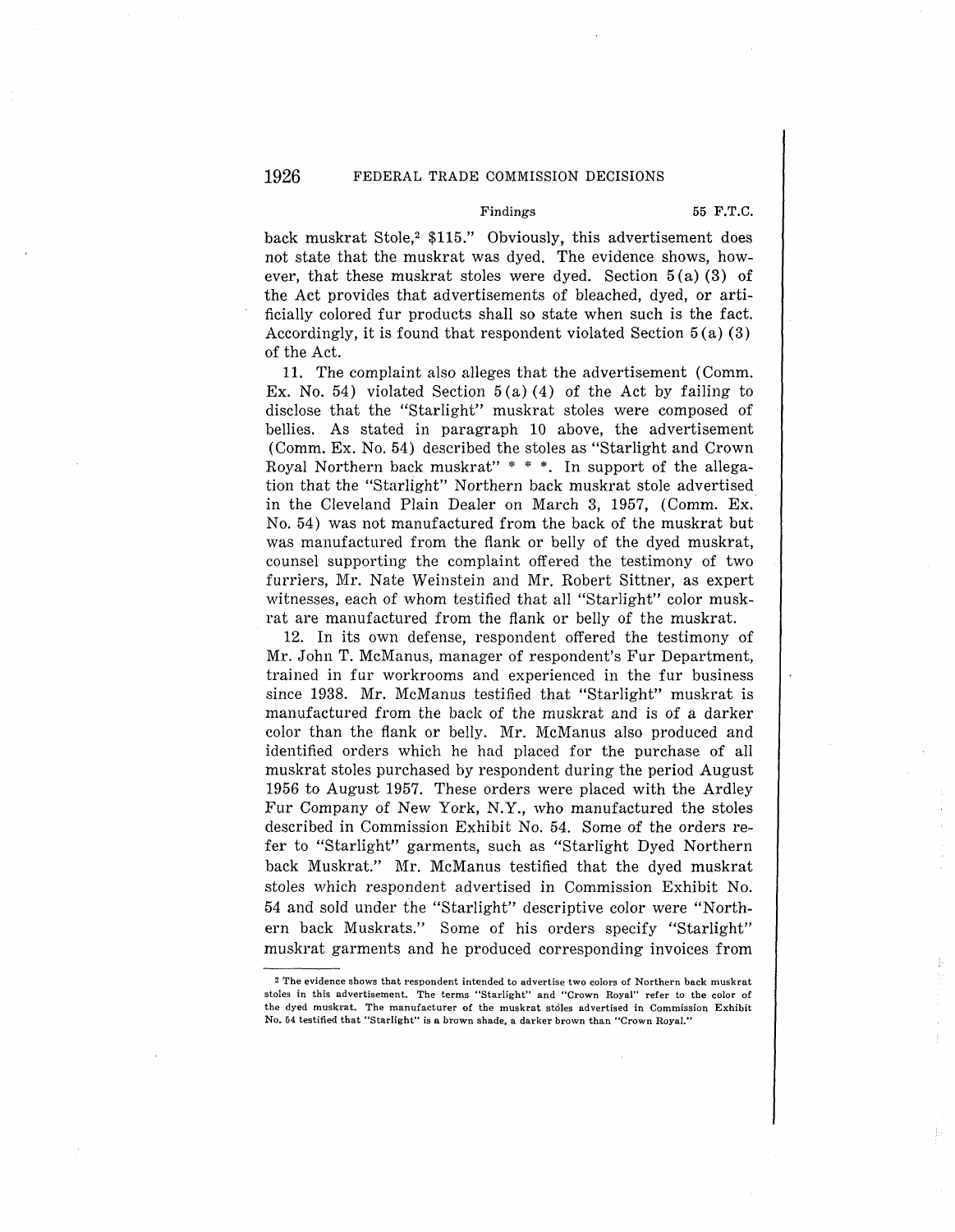# **1921 Findings**

the manufacturer. Mr. McManus testified that he was positive they correspond because the respondent's order number appears on the manufacturer's invoice or bill. Mr. McManus further testified that, when he ordered muskrat garments which were to be composed of skin from the flank or belly of the animal, he so specified in the order. As an example, respondent's Exhibit No. 16 is such an order and respondent's Exhibit No. 17 is the invoice from the manufacturer covering such order and the garments are described on the invoice as "Northern Flank Dyed Muskrat Stoles, Special." Mr. McManus testified that "Starlight" and "Autumn Brown" in the fur trade are the same. They denote a primary color. Upon completion of respondent's testimony in its own behalf, counsel supporting the complaint requested an opportunity to present rebuttal testimony from a representative of Ardley Fur Company, New York, N.Y., manufacturer of the muskrat stoles advertised by respondent in Commission Exhibit No. 54 with respect to whether the "Starlight" color stole was manufactured from the back or flank (belly) of the muskrat.

13. Accordingly, such request was granted and a hearing was held in New York at which time Mr. Arthur Blass, owner and. proprietor of Ardley Furs, Inc., New York, appeared and testified as a witness on behalf of the Commission. Mr. Blass' testimony will not be recited in detail. Suffice it to say that he manufactured and sold respondent the muskrat stoles described in the advertisement of March 3, 1957 (Comm. Ex. No. 54). Mr. Blass testified on cross-examination that he applied the term "Starlight" in his fur manufacturing business to the back of the muskrat, not the flank or belly. He corroborated the testimony of Mr. McManus that "Starlight" is a brown shade, something like a mink shade of brown, sometimes a little darker, sometimes a little lighter, but a brown shade. Mr. Blass identified respondent's Exhibit Nos. 25 through 29 as being labels or tags prepared in Mr. Blass' own handwriting which he had attached to fur garments which he manufactured and testified that they correctly described the garments to which they were attached as "Northern back Muskrat" and in each case the color is described on the label as "Starlight." Mr. Blass further testified that, neither in 1955, 1956, nor in the first part of 1957, did his company dye muskrat flank garments the "Starlight" color. Mr. Blass further corroborated the testimony of Mr. McManus by testifying that there is not a substantial difference in color between "Autumn Brown" and "Starlight" and that these colors are from the back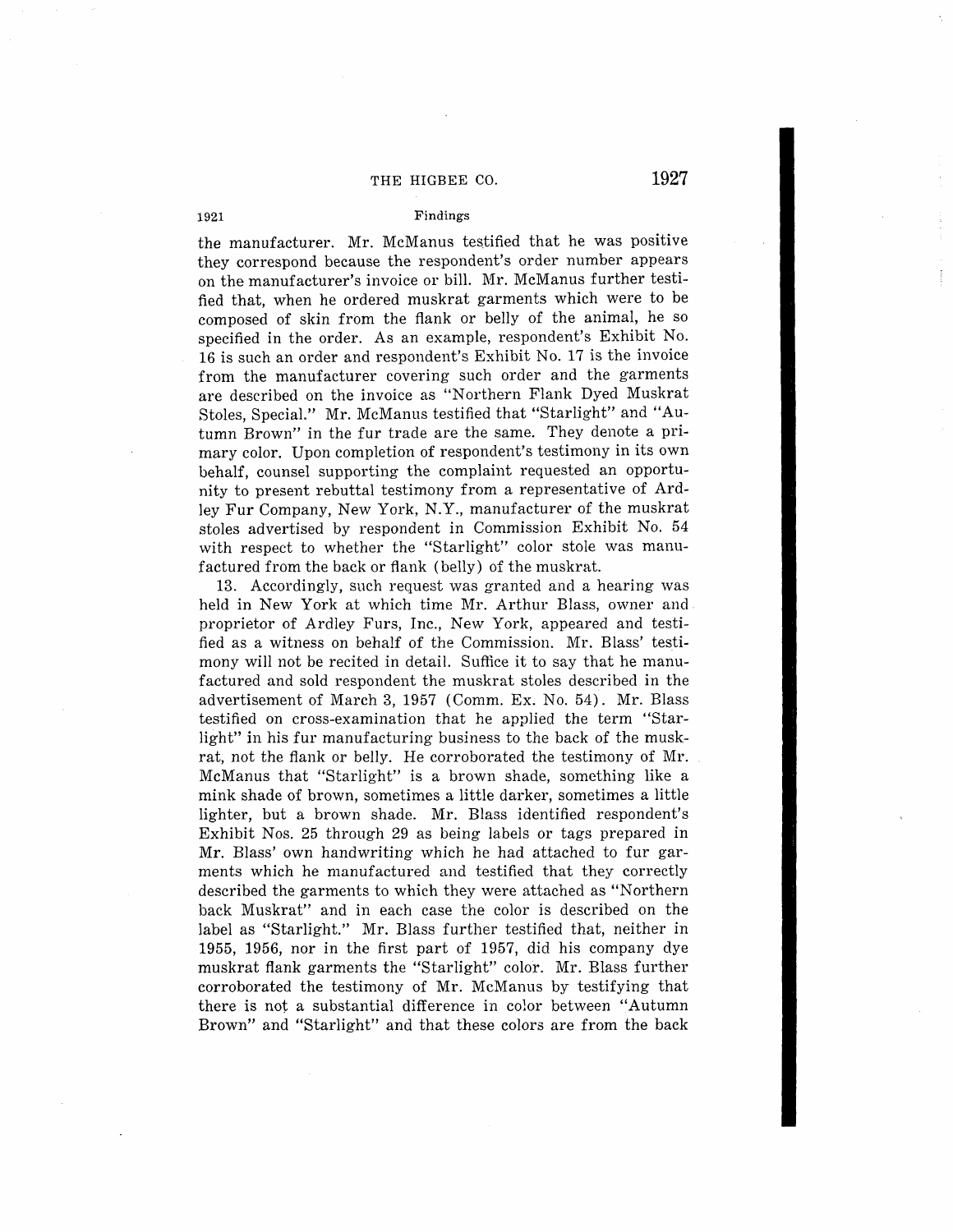## Findings 55 F.T.C.

of the muskrat. Certainly, as the manufacturer of the stoles described in Commission Exhibit No. 54, Mr. Blass should know whether the "Starlight" muskrat stole which he manufactured is from the back or flank of the muskrat. From the evidence, this examiner finds that the "Starlight" muskrat stole advertised in Commission Exhibit No. 54 was manufactured from the back of the muskrat. Accordingly, it is found that the allegations contained in subparagraph (c) of paragraph 8 of the complaint have not been established.

14. Subsection (d) of paragraph 8 of the complaint alleges that some of respondents newspaper advertisements of fur products were false and deceptive in that said advertisements contained the name of an animal other than the name of the animal that produced the fur, in violation of Section  $5(a)$  (5) of the Act. In support of this allegation, counsel supporting the complaint relies on two newspaper advertisements which were received in evidence without objection, Commission Exhibit Nos. 55 and 56. Commission Exhibit No. 55 is an advertisement placed by the respondent in the December 11, 1956 issue of the Cleveland Press. The advertisement is a one page advertisement, advertising ladies sweaters, dresses, and dyed muskrat coats, jackets, and stoles. Underneath the heading "Dyed Muskrat coats, jackets, stoles," is some advertising copy about coats, jackets, and stoles, which reads as follows: "If you're the mink type (and who isn't) but the budget begs to differ  $* * *$  next best to mink, we think, are these minklike muskrats!" Counsel supporting the complaint contends that, since the mink and muskrat are different and distinct animals named in the Name Guide, the use of the phrase "minklike muskrats" in the advertising copy is a violation of Section  $5(a)$  (5) of the Act. The allegations of subsection (d) of paragraph 8 of the complaint have been established.

15. The remaining advertisement complained about is one which appeared in the August 6, 1954 issue of the Cleveland Press which advertised ladies fur trimmed cloth coats, Commission Exhibit No. 56. The contents of this advertisement which counsel supporting the complaint contends violates the Act is the use of the phrase "lynx-dyed white fox" in describing the collar of the coats. Counsel supporting the complaint again urges that, since the Lynx and Fox are two distinct animals described in the Name Guide, the use of the descriptive language "lynx-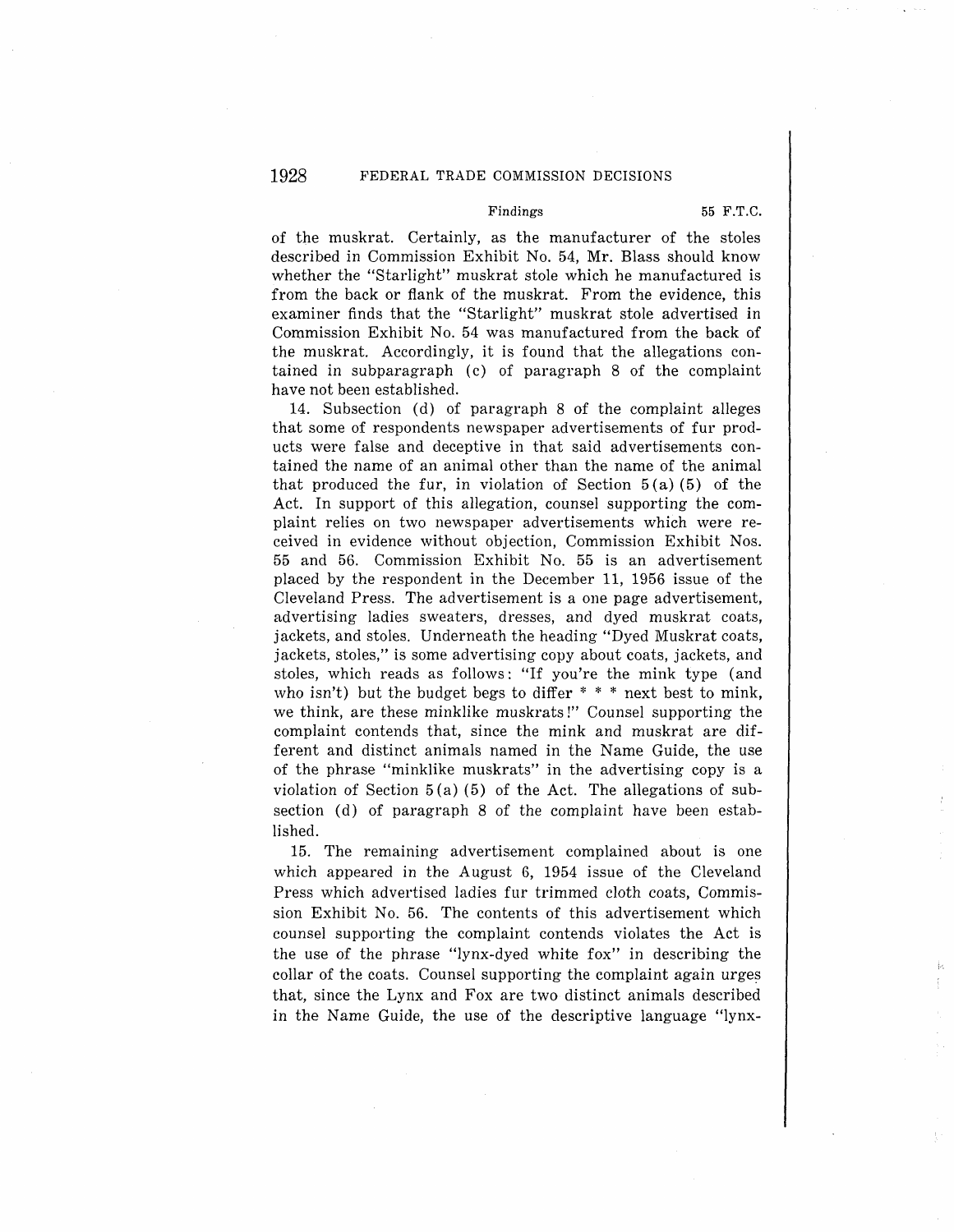## 1921 Conclusions

dyed white fox" is in violation of the Act. The use of such language is in violation of Section  $5(a)$  (5) of the Act.

16. Counsel for respondent urges that there is no proof that respondent engaged in any transaction in interstate commerce in fur products nor any evidence that respondent ever sold, delivered, or shipped a fur product to a point outside the local Cleveland trading area. Counsel for respondent is correct in this contention. The evidence is undisputed that respondent's business is restricted to retail sales of fur products and there is no evidence of sales or shipments of fur products outside the State of Ohio. However, the evidence shows that respondent has advertised its fur products in two Cleveland newspapers, the *Cleveland Plain Dealer* and the *Cleveland Press.* The *Plain Dealer* has circulation in the States of Pennsylvania, New York, Illinois, Florida, Michigan, California, Arizona, Washington, D.C., and West Virginia. The *Cleveland Press* has circulation in Pennsylvania, Florida, and New York. The evidence shows that the representative out-of-State circulation of the Sunday edition of the *Plain Dealer* is 4,101 copies out of a total of 510,659, and for the *Cleveland Press,* an out-of-State circulation of 828 copies out of a total of 326,558 copies per issue. Counsel for respondent maintains that the interstate portion of the circulation of these newspapers is so small, amounting to  $0.8\%$  and  $0.25\%$ , respectively, as to be incidental and insignificant. Even though the out-of-State distribution is relatively small compared to their total distribution, nevertheless, there were 4,101 copies of the *Plain Dealer* and 828 copies of the *Cleveland Press* distributed outside the State of Ohio. This constitutes a substantial distribution of the advertisements in commerce, even though, computed on a percentage basis, the percentage of out-of-State distribution to total distribution is somewhat small. In any event, the examiner finds that the out-of-State distribution is sufficient to establish jurisdiction under the Fur Products Labeling Act.

## **CONCLUSIONS**

17. The acts and practices found herein to have been indulged in by respondent are in violation of the Fur Products Labeling Act, the rules and regulations promulgated thereunder and are unfair and deceptive acts and practices in commerce in violation of the Federal Trade Commission Act. Although the evidence establishes and the examiner has found that respondent only violated some of the provisions of the Act, the order to be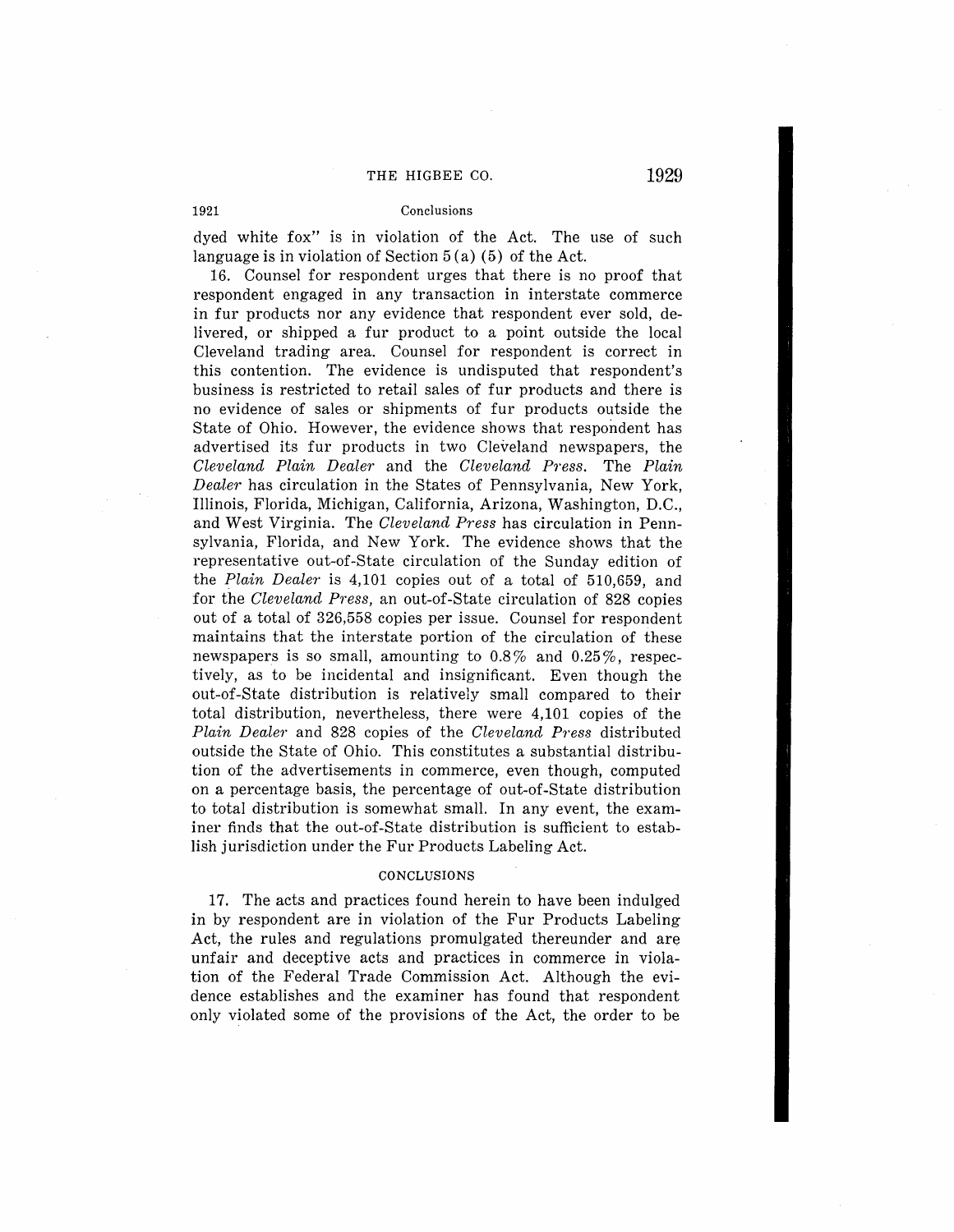# Order 55 **F.T.C.**

entered herein will cover each of the prohibitions contained under the various subsections of the Sections of the Act in view of the decision of the Commission in the *Feclerated Department Stores* case, which followed the decision of the Commission in the *Mandel* case. The proceeding is in the public interest.

#### **ORDER**

*It is ordered,* That the respondent, the Higbee Company, a corporation, and its officers, and the respondent's representatives, agents, and employees, directly or through any corporate or other device, in connection with the introduction into commerce, or the sale, advertising, offering for sale, transportation or distribution of fur products, in commerce, or in connection with the sale, advertising, offering for sale, transportation, or distribution of fur products which have been made in whole or in part of fur which has been shipped and received in commerce, as "commerce," "fur" and "fur product" are defined in the Fur Products Labeling Act, do forthwith cease and desist from:

A. Misbranding fur products by:

1. Failing to affix labels to fur products showing:

(a) The name or names of the animal or animals producing the fur or furs contained in the fur product as set forth in the Fur Products Name Guide and as prescribed under the Rules and Regulations;

(b) That the fur product contains or is composed of used fur, when such is the fact:

(c) That the fur product contains or is composed of bleached, dyed or otherwise artificially colored fur, when such is the fact;

(d) That the fur product is composed in whole or in substantial part of paws, tails, bellies, or waste fur, when such is the fact;

(e) The name, or other identification issued and registered by the Commission of one or more persons who manufactured such· fur product for introduction into commerce, introduced it into commerce, sold it in commerce, advertised or offered it for sale, or transported or distributed it in commerce;

(f) The name of the country of origin of any imported furs used in the fur product.

2. Setting forth on labels attached to fur products:

(a) Information required under Section 4 (2) of the Fur Products Labeling Act and the Rules and Regulations thereunder in abbreviated form;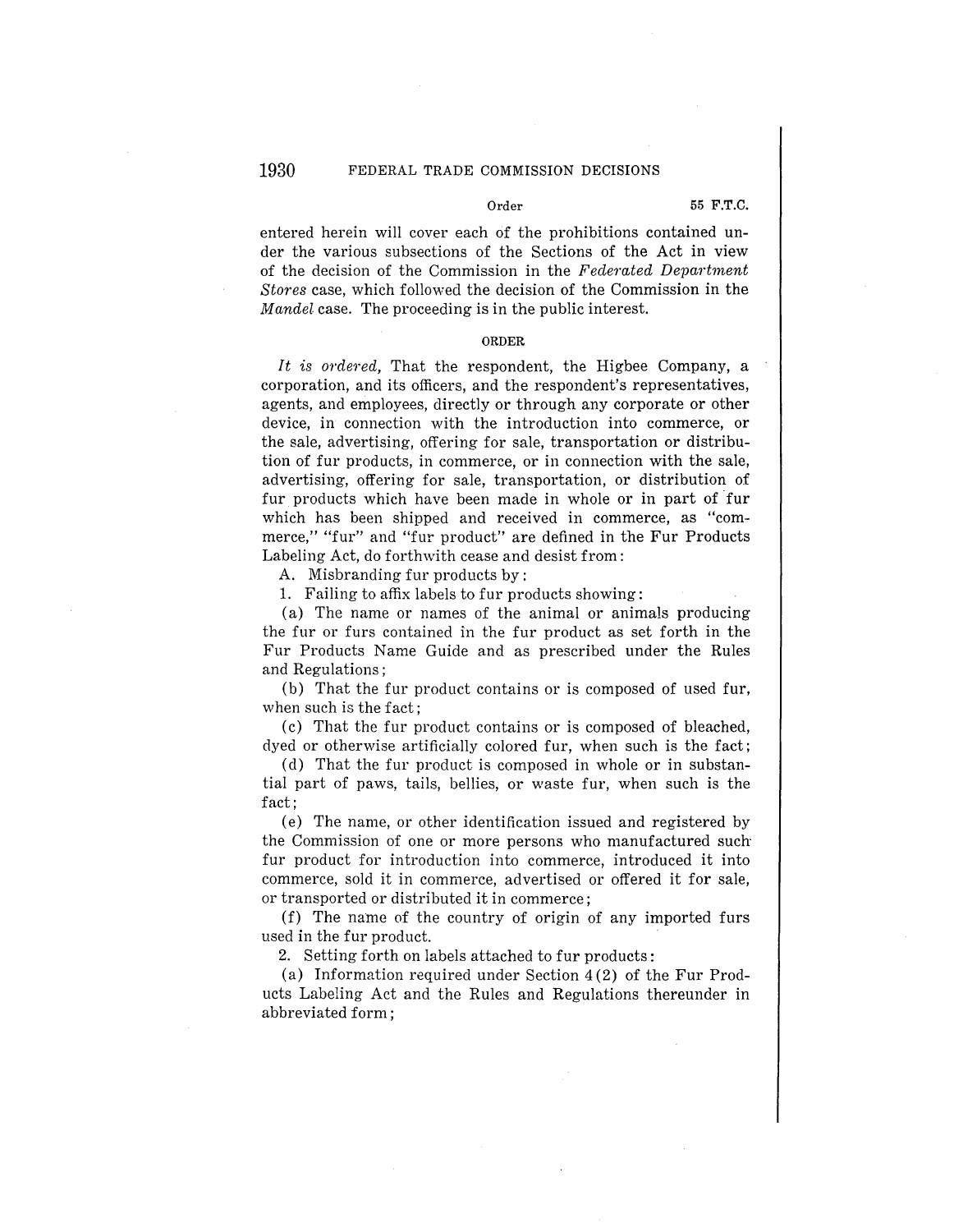(b) Information required under Section 4 (2) of the Fur Products Labeling Act and the Rules and Regulations thereunder mingled with non-required information;

 $(c)$  Information required under Section  $4(2)$  of the Fur Products Labeling Act and the Rules and Regulations thereunder in handwriting.

3. Failing to set forth on labels attached to fur products all of the information required under Section 4 (2) of the Fur Products Labeling Act and the Rules and Regulations thereunder on one side of such labels.

4. Failing to set forth separately on labels attached to fur products composed of two or more sections containing different animal furs the information required under Section 4 (2) of the Fur Products Labeling Act and the Rules and Regulations thereunder with respect to each section.

B. Falsely or deceptively invoicing fur products by:

1. Failing to furnish invoices to purchasers of fur products showing:

(a) The name or names of the animal or animals producing the fur or furs contained in the fur product as set forth in the Fur Products Name Guide and as prescribed under the Rules and Regulations;

(b) That the fur product contains or is composed of used fur, when such is the fact;

(c) That the fur product contains or is composed of bleached, dyed, or otherwise artificially colored fur, when such is the fact;

(d) That the fur product is composed in whole or in substantial part of paws, tails, bellies, or waste fur, when such is the fact;

(e) The name and address of the person issuing such invoice;

(f) The name of the country of origin of any imported furs contained in a fur product.

2. Setting forth on invoices pertaining to fur products information required under Section  $5(b) (1)$  of the Fur Products Labeling Act and the Rules and Regulations thereunder in abbreviated form.

C. Falsely or deceptively advertising fur products through the use of any advertisement, representation, public announcement or notice, which is intended to aid, promote or assist, directly or indirectly, in the sale or offering for sale of fur products, and which:

1. Fails to disclose :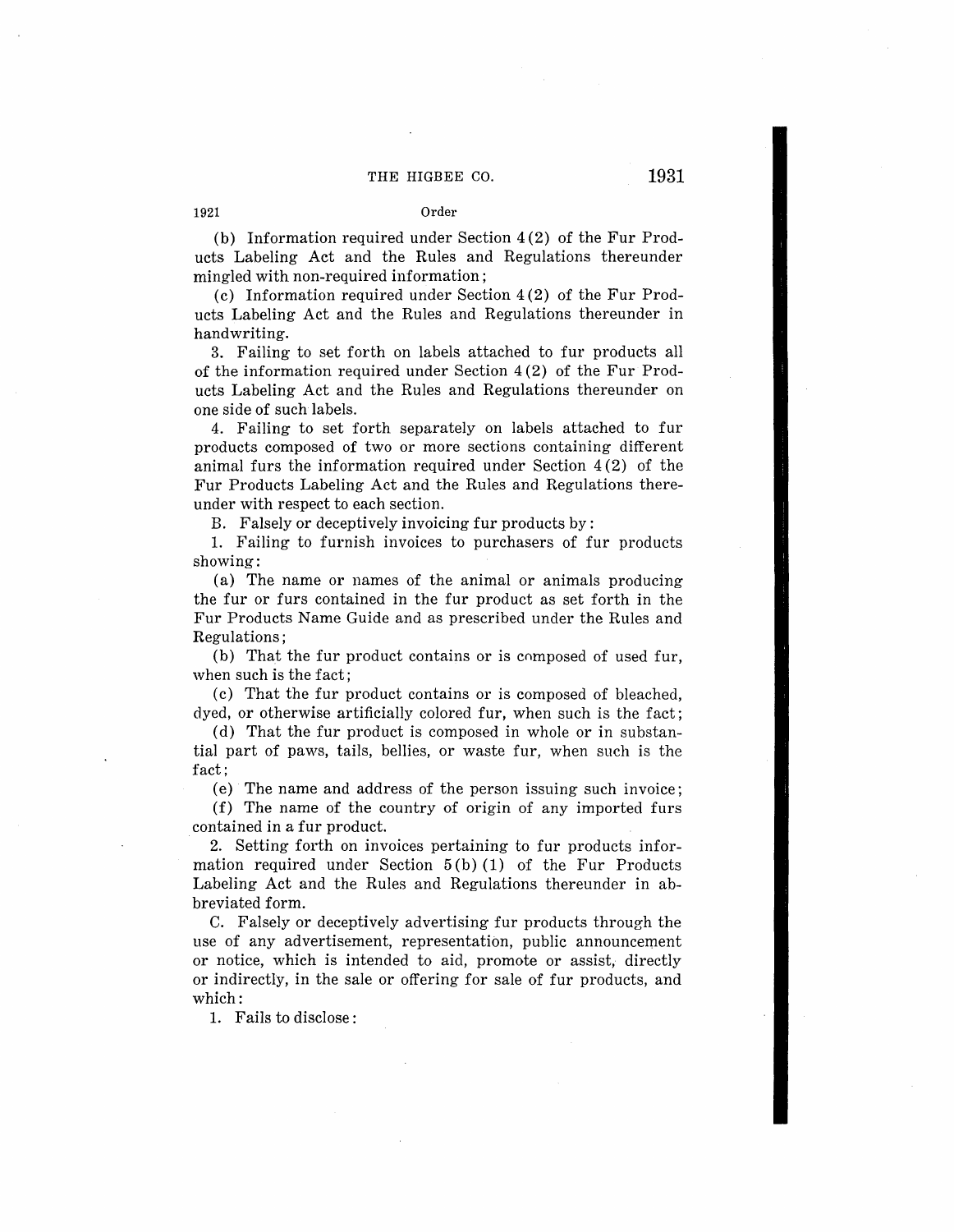# 1932 FEDERAL TRADE COMMISSION DECISIONS

## Opinion 55 F.T.C.

(a) The name or names of the animal or animals producing the fur or furs contained in the fur product, as set forth in the Fur Products Name Guide, and as prescribed under the Rules and Regulations;

(b) That the fur product contains or is composed of bleached, dyed, or otherwise artificially colored fur, when such is the fact;

2. Contains the name or names of any animal or animals other than the name or names provided for in paragraph  $C-1$  (a) hereof.

#### OPINION OF THE COM MISSION

This matter has come before the Commission in due course under §3.21 of the Commission's Rules of Practice for consideration of an initial decision of the hearing examiner from which no appeal has been taken. It is a case involving alleged misbranding, false invoicing, and false advertising of fur products in violation of the Fur Products Labeling Act.1

The Commission is in agreement with the initial decision with two exceptions involving the hearing examiner's conclusion with regard to one aspect of respondent's advertising. Accordingly, the Commission has concluded that the initial decision must be modified as hereinafter indicated.

In paragraph 14 of the initial decision with regard to the use by respondent in one of its advertisements of the term "minklike muskrats," the hearing examiner concluded in this connection that:

 $* * :$  Certainly no reader of the advertisement could possibly be misled or deceived. If by the wildest stretch and scope of administrative interpretation the use of the quoted language could be considered a violation of the Act, it is a technical violation at best. It should be treated as *de minimis*. In any event, this examiner finds that the allegations of subsection (d) of Paragraph Eight of the complaint have not been established.

Again, in paragraph 15 of the initial decision, the hearing examiner concludes "that the use of such language ['lynx-dyed white fox'] may be misleading and confusing and finds that same is in violation of Section 5 (a) (5) of the Act."

We are of the opinion that the hearing examiner's references to the likelihood of deception, or lack of it, are themselves misleading and constitute error. Subsection (d) of paragraph 8 of the complaint charges in the words of the Act that respondent falsely and deceptively advertised its fur products through use

 $115$  U.S.C.A.  $65$ .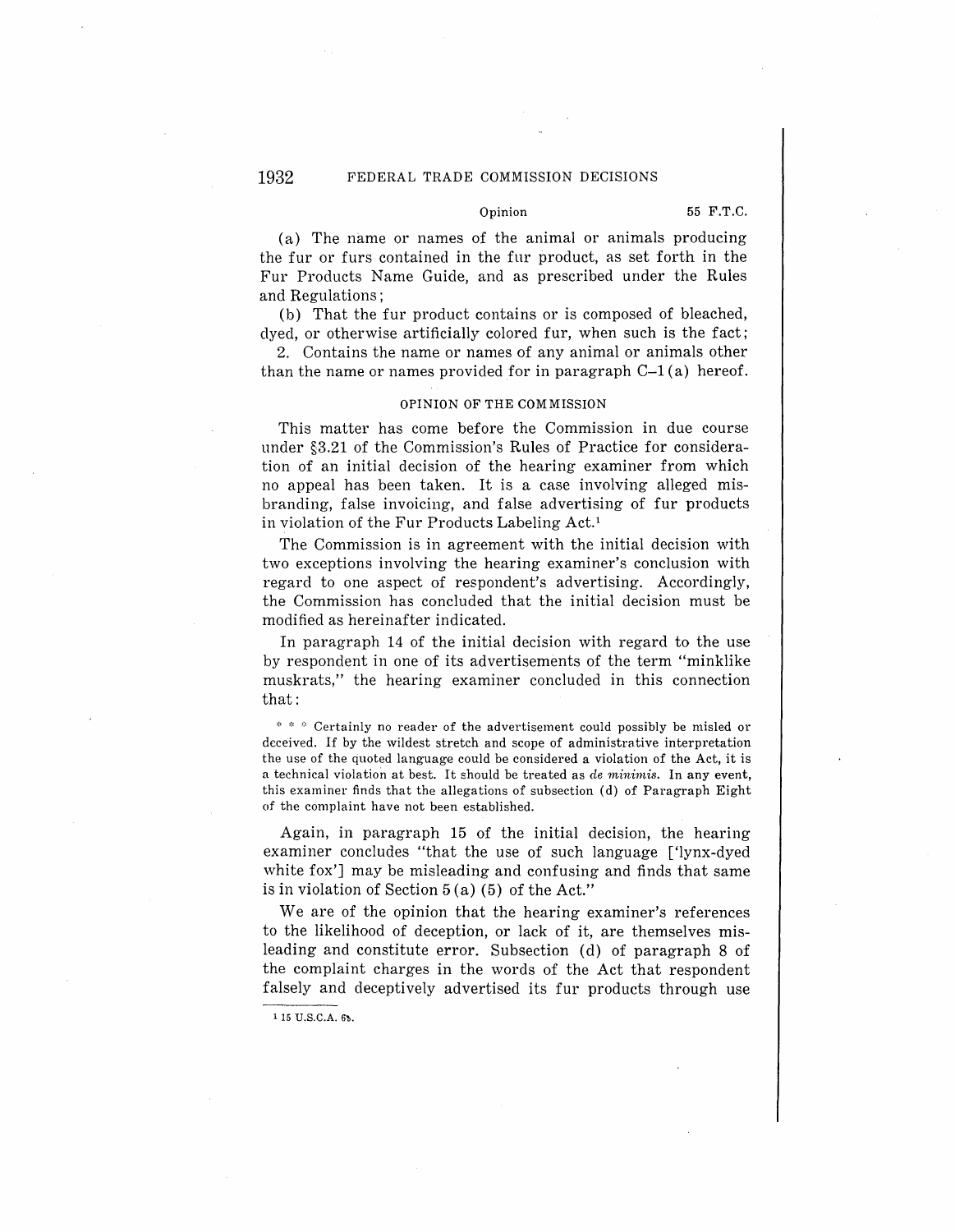## 1921 Order

of advertisements by including therein the "name of an animal other than the name of the animal that produced the fur."

In a proceeding for violation of the Fur Products Labeling Act, it is not necessary to establish that the acts and practices involved are of a false and misleading character, as is required for violation of Section 5 of the Federal Trade Commission Act.<sup>2</sup> In other words, we are not concerned here with the usual misrepresentation case, that is, with false and misleading advertising which may have the capacity and tendency to deceive in violation of Section 5 of the Federal Trade Commission Act, *supra.*  Section 5 of the latter Act is involved only to the extent that it is this section that describes the procedure under which the Commission proceeds by complaint and in the proper case issues its order to cease and desist.<sup>3</sup>

We are solely concerned here with the question of whether respondent has complied with the mandatory requirements of the Fur Products Labeling Act or has engaged in any activity which by that Act is made unlawful. The Fur Products Labeling Act is special legislation dealing with particular problems of a specific industry enacted for the protection of consumers. Its purpose, insofar as the specific problem discussed here-fur product nomenclature-is concerned, was to eliminate the possibility of a seller of fur products representing in any manner that fur products offered by him are composed of any fur, or furs, other than those actually contained in a particular garment. One of the methods employed by the Congress to accomplish this result was to prohibit absolutely the use on labels or in invoices or advertising of the name of any animal other than the name of the animal or animals that produced the fur.

In view of the foregoing considerations, paragraphs 14 and 15 of the initial decision will be modified as indicated and, as so modified, the initial decision will be adopted as the decision of the Commission. An appropriate order will be issued.

#### **FINAL ORDER**

It appearing that the hearing examiner filed an initial decision in this proceeding on April 27, 1959, and on May 11, 1959, filed an order amending the initial decision; and

The Commission having concluded, for the reasons stated in

<sup>2 15</sup> U.S.C. 45.

 $3$  See Section 8(a) of the Fur Products Labeling Act, *suvra*.